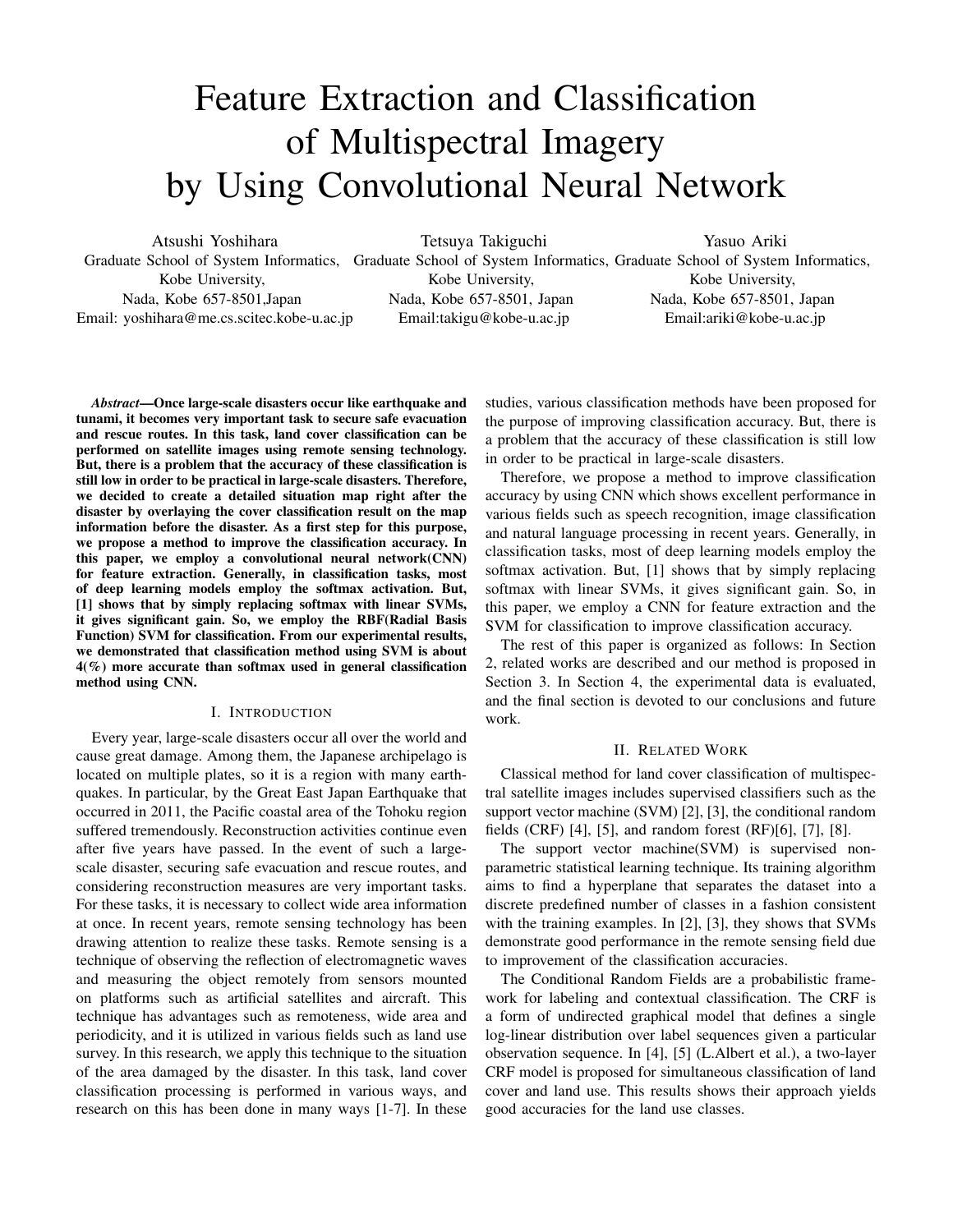TABLE I: Spectral bands used in the multispectral imagery

| Band          | Bandwidth [nm] |
|---------------|----------------|
| Red           | $655 - 690$    |
| Green         | $510 - 580$    |
| <b>B</b> lue  | $450 - 510$    |
| Near-infrared | 780 — 920      |
| Panchromatic  | $450 - 800$    |

Random Forest (RF) is proposed by Breman in 2001 for classification and clustering. RF grows many decision tree in the forest. Each tree gives a classification, and the output of the classifier is determined by a majority vote of the trees. In [7] (Ozlem Aker et al.), the classification results of RF classifier are compared with the results obtained from other classification algorithms to evaluate RF performance. And, this experimental results indicates that RF algorithm gives higher classification accuracies than other methods.

While, in recent years, a Convolutional Neural Network (CNN) has shown excellent performance in various fields, such as speech recognition, image recognition and natural language processing[9], [10]. CNN consists of various combination of the convolutional layers, pooling layers and fully connected layers. They tightly couple feature extraction, model construction and classification. In [9] (Wei Hu et al.), they employed deep convolutional neural networks to classify hyperspectral images. Their experiment demonstrates that the proposed method can achieve better performance than some traditional methods, such as SVM, and the conventional deep learning methods. So, we employ CNN to extract features of pixels in satellite images. Generally, in CNN, the softmax activation function is often employed for classification.

But in [1] (Yichuan Tang et al.), they show that SVM works better than softmax on 2 standard datasets (MNIST,CIFAR-10) and a recent dataset. So, instead of the softmax function, we employ the SVM for classification, and compare these classification accuracies.

# III. FEATURE EXTRACTION AND CLASSIFICATION METHOD

# *A. Data and study area*

The data that are used in this work are very high spatial resolution Geoeye-1 satellite images data obtained from Geoeye-1 sensor. Table. I shows the bands and their respective bandwidths. The size of the orthographic images is  $10314 \times$ 10312 pixels with a spatial resolution of 0.5 meters per pixel.

And, the study area is located in Ishinomaki city. This city was damaged by the tsunami by the Great East Japan Earthquake that occurred in 2011. We extracted sample region  $(256 \times 256$  pixels) that includes all five classes (building, water, vegetation, asphalt, ground) to be classified, and verified classification accuracy as a preliminary experiment. Figure. 1 shows the study area in our work.

### *B. Method*

The process of classifying a single pixel in a satellite image using a CNN can be seen in Figure. 2. The input to the first CNN layer consists of c number of spectral bands of contextual





Fig. 1: Study Area

size  $m \times m$ , where the pixel to be classified is located at the center. The full architecture consists of standard CNN layers, followed by a fully-connected (FC) layer. Finally, Method 1 followed a softmax classifier, while Method 2 followed SVM. The convolutional and pooling layer for the first CNN consists of k number of feature and pooling maps, one for each filter. Rectified linear units (ReLU) are used as the non-linear activation function after the convolutional step. A normalization step with local contrast normalization (LCN) is performed after the non-linear activation function step in order to normalize the non-saturated output caused by the ReLU activation function.

The hidden layer of the fully-connected layer is then used as input to classifier for the final classification. Training of the filters, the fully-connected layer and the softmax classifier of Method 1 are learned with k-means by extracting 10,000 randomly-extracted patches of size  $m \times m$  and using them as input to the k-means algorithm. The parameters of the fullyconnected layer and the softmax classifier are trained from random initialization and then trained with backpropagation using stochastic gradient descent (SGD).

In Method 2, we employed a radial basis function (RBF) SVM for classification. In this process, scaling, greedy research for tuning parameters, and cross validation are done. In SVM using RBF kernel, two hyperparameters are adjusted using greedy research method. One is a cost parameter *C* that determines how much misclassification is acceptable. And, the other is  $\gamma$  that used in the RBF kernel.

$$
\min_{\beta} \frac{1}{2} ||\beta||^2 + C \sum_{i=1}^{N} \xi_i
$$
 (1)

$$
K(x, x') = \exp(-\gamma \|x - x'\|^2)
$$
 (2)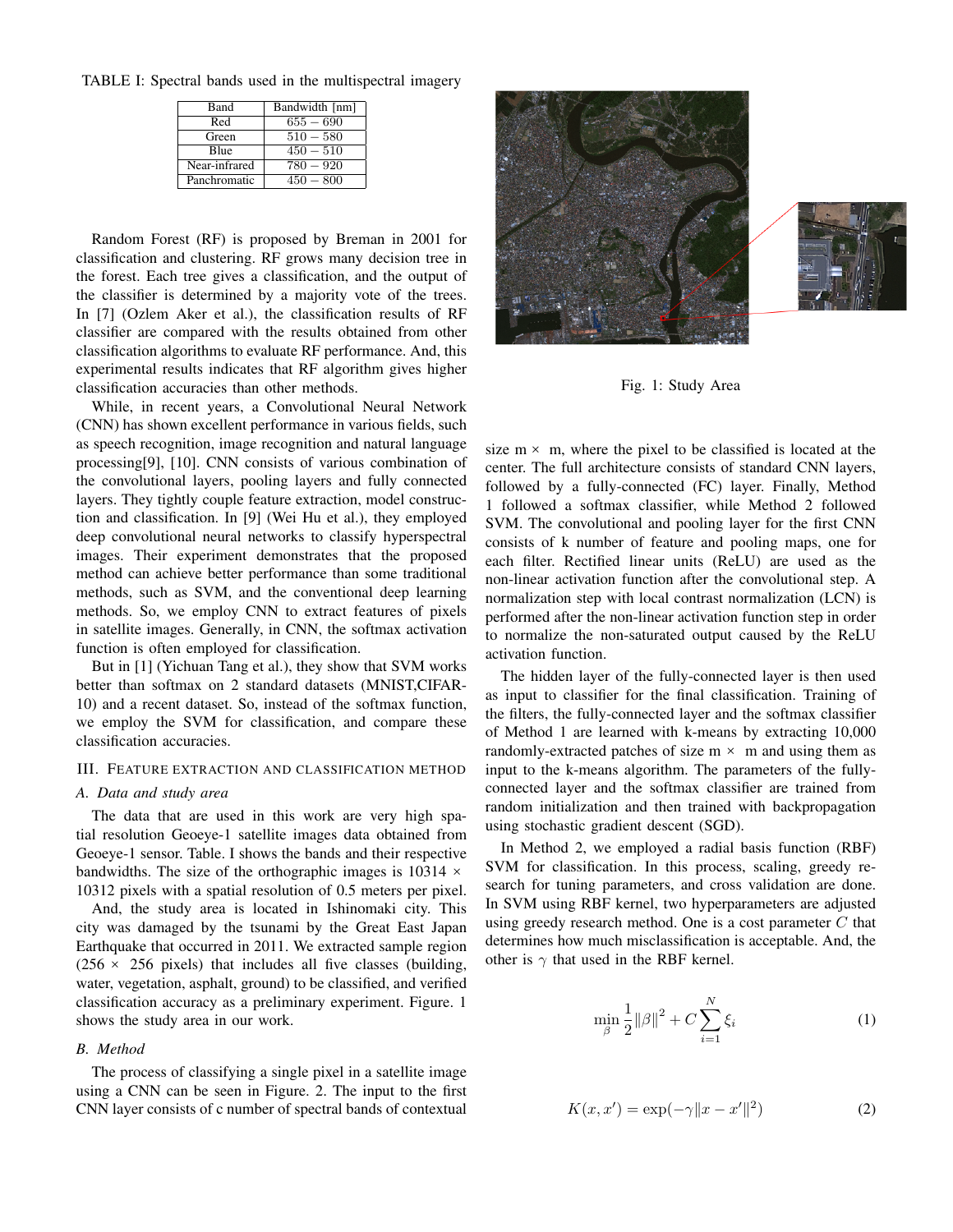

Fig. 2: Overview of the method

#### IV. EXPERIMENTS

#### *A. Experimental condition*

The data consist of 4 multispectral images with a spatial resolution of 0.5 meters per pixel of a sample area in Ishinomaki city. The data were manually labeled into five categories (building, water, vegetation, asphalt, ground). The date sets are created by randomly selecting 100 pixels from each of the five categories and then assigning  $80\%$  of them as the training set,  $20\%$  as the testing set. In our experiments, the CNN architecture model parameters that used are the same values evaluated in [11].

# *B. Experimental result*

In order to compare the accuracy of the classification results created by the two methods, softmax classifier and SVM classifier, the same set of ground truth was used. TABLE III, TABLE IV and TABLE V show the classification results by the softmax classifier and SVM classifier. We evaluate classification accuracy by calculating Recall, Precision and Fmeasure (ref. TABLE II ). Recall refers to the probability that a certain land cover of an area on the ground is classified as such, while Precision refers to the probability that a pixel labeled as a certain land cover class in the map is really this class. And, F-measure is a measure of a test's accuracy and is defined as the weighted harmonic mean of the Recall and Precision of the test.

TABLE II: Accuracy Assessment

|               | Relevant | Non-Relevant |
|---------------|----------|--------------|
| Retrieved     |          |              |
| Not Retrieved |          |              |

$$
\text{Recall} = \frac{TP}{TP + FN} \tag{3}
$$

$$
Precision = \frac{TP}{TP + FP}
$$
 (4)

$$
F - measure = \frac{2Recall \cdot Precision}{Recall + Precision}
$$
 (5)

It can be seen that the SVM classifier is about  $4\frac{1}{2}$  higher than the softmax classifier. From this result, it can be seen that the accuracy was improved by extracting the feature by CNN and classifying them using SVM.

TABLE III: Classification accuracy of Softmax classifier  $(\%)$ 

|           | <b>Buildings</b> | Water     | Vegetation | Asphalt | Ground |
|-----------|------------------|-----------|------------|---------|--------|
| Recall    | 86.36            | $100.0\,$ | 88.89      | 77.78   | 80.00  |
| Precision | 90.48            | 100.0     | 88.89      | 73.68   | 80.00  |